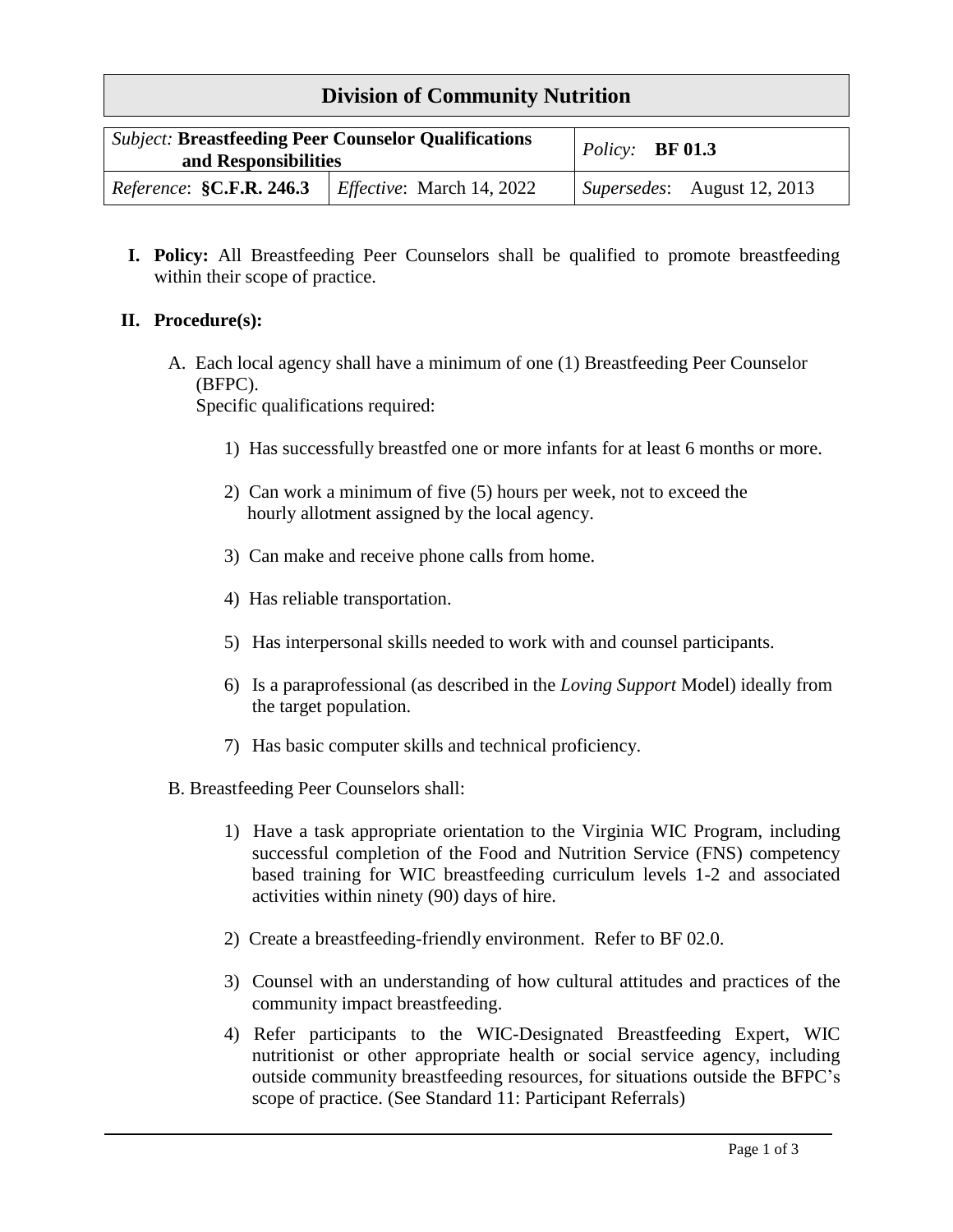## **Division of Community Nutrition**

| <b>Subject: Breastfeeding Peer Counselor Qualifications</b><br>and Responsibilities |                                   | $\angle Policy:$ <b>BF 01.3</b>             |
|-------------------------------------------------------------------------------------|-----------------------------------|---------------------------------------------|
| Reference: <b>§C.F.R. 246.3</b>                                                     | <i>Effective</i> : March 14, 2022 | $\vert$ <i>Supersedes</i> : August 12, 2013 |

- 5) Demonstrate knowledge of basic breastfeeding skills:
	- a. Various positioning techniques.
	- b. Manual expression of breast milk.
	- c. Collection and storage of breast milk.
	- 6) Treat pregnant and breastfeeding participants with respect and keep their personal health information confidential.
	- 7) Offer breastfeeding participants continued education and support on maintaining a positive breastfeeding relationship with their infant until the infant is weaned
	- 8) Work with WIC-only pregnant and breastfeeding participants individually and in groups or classes. Contacts shall be made at home, hospital, participant's home, or clinic setting.
	- 9) Teach breastfeeding classes and assist with the breastfeeding segment of prenatal or newborn classes.
	- 10) Facilitate or refer participants to breastfeeding support groups within the local agency or the community.
	- 11) Contact each new pregnant participant before delivery to discuss infant feeding options according to BF 01.4. Utilize Crossroads to assess and document breastfeeding progress.
	- 12) Contact each breastfeeding participant to discuss breastfeeding progress and/or issues according to BF 01.4. Utilize Crossroads to assess and document breastfeeding progress.
	- 13) Make appropriate referrals according to CRT 08.0.
	- 14) Abide by the limitations of the Peer Counselor as follows:
		- a. Shall not provide specific medical advice.
		- b. Shall not make hospital visits without prior approval by the WIC Breastfeeding Coordinator.
		- c. Shall not function in duties outside of the *Breastfeeding Peer Counselor's Scope of Practice.*